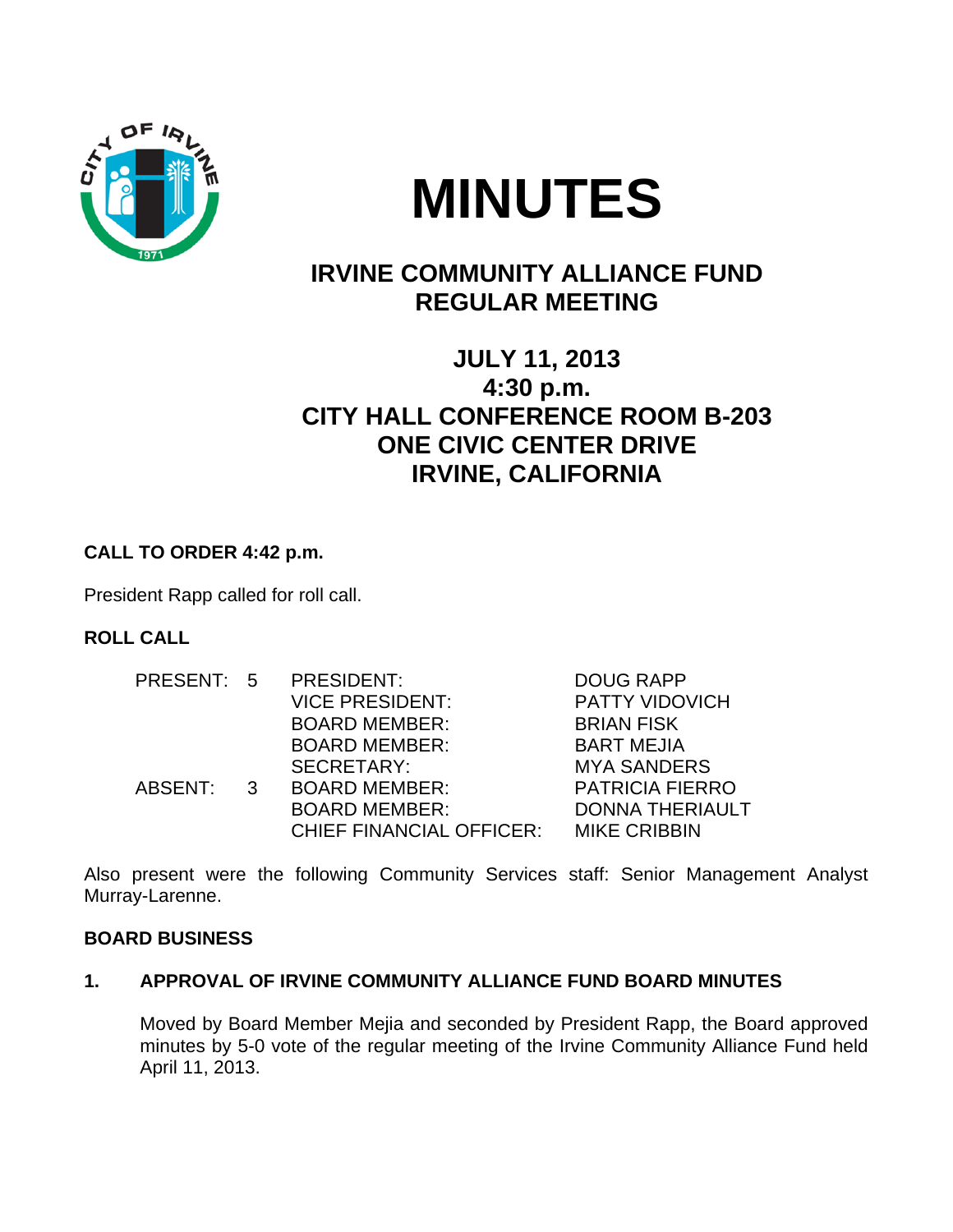#### **2. CLARIFY VOTING RULES IN ABSENTIA**

Senior Management Analyst Murray-Larenne presented an overview of voting rules in absentia.

#### **3. BOARD MEMBERSHIP**

President Rapp announced his resignation, which was to be effective at the end of the meeting, and called for nominations for the offices of President, Vice President, Secretary and Chief Financial Officer. Board bylaws require a minimum of seven members, three of whom must be City of Irvine representatives. Since the Board will consist of seven members after President Rapp's resignation, there is no need to recruit for a replacement Board member. The Board unanimously approved the following slate to serve as officers of the Irvine Community Alliance Fund Board for FY 13-14:

| President:                      | <b>Pat Fierro</b> |
|---------------------------------|-------------------|
| Vice President:                 | <b>Bart Mejia</b> |
| Secretary:                      | Mya Sanders       |
| <b>Chief Financial Officer:</b> | Mike Cribbin      |

#### **4.** *IRVINE GIVES* **WEBSITE UPDATE**

 Senior Management Analyst Murray-Larenne provided an update on the City's online giving website, *Irvine Gives*. Board members suggested the Irvine Community Alliance Fund listing be reviewed to ensure visitors to the site easily understand ICAF's purpose.

#### **5. CHIEF FINANCIAL OFFICER REPORT**

Senior Management Analyst Murray-Larenne provided a financial update on behalf of Chief Financial Officer Cribbin. Donations for the period July 2012 through June 2013 totaled \$79,870.48. Moved by Board Member Sanders and seconded by President Rapp, two checks totaling \$23,000 were accepted by unanimous vote of the Board.

The next regular meeting of the Irvine Community Alliance Fund is scheduled for July 10, 2014, 4:30 p.m., at the Irvine Civic Center, Community Services, Conference Room B-203, Irvine, California.